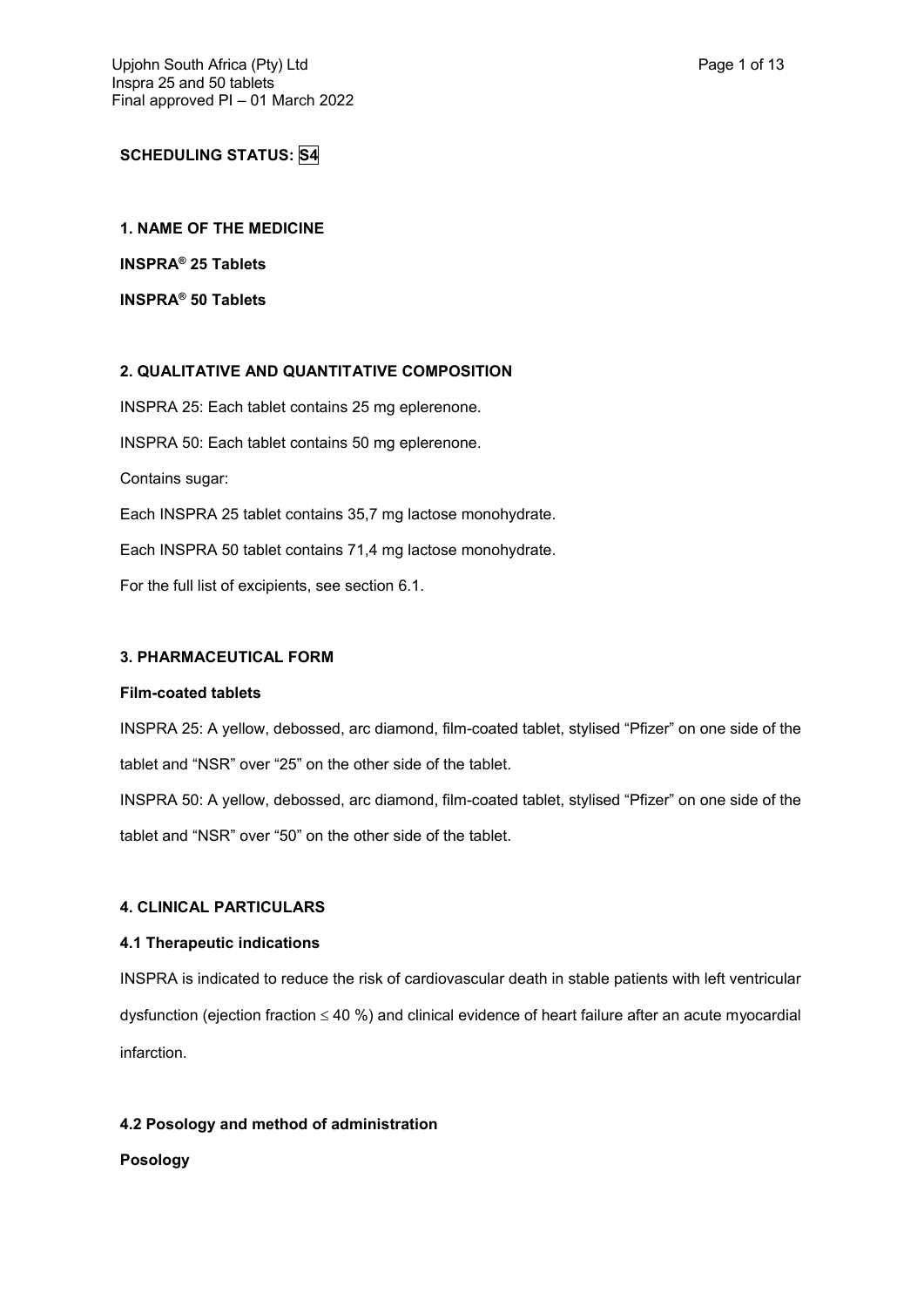INSPRA is usually administered in combination with standard therapies. The recommended maintenance dose of INSPRA is 50 mg once daily. The maximum dose is 50 mg daily for heart failure. Treatment should be initiated at 25 mg once daily and titrated in one step to the target dose of 50 mg once daily preferably within 4 weeks, as tolerated by the patient, taking into account the serum potassium level (see Table 1). After initiation, the dose should be adjusted based on the serum potassium level as shown in Table 1.

| Table 1. Dose adjustment table in heart failure – post MI |               |                       |  |  |
|-----------------------------------------------------------|---------------|-----------------------|--|--|
| Serum potassium (mmol/L                                   | <b>Action</b> | Dose adjustment       |  |  |
| or mEq/L)                                                 |               |                       |  |  |
| < 5.0                                                     | Increase      | 25 mg EOD to 25 mg OD |  |  |
|                                                           |               | 25 mg OD to 50 mg OD  |  |  |
| $5,0 - 5,4$                                               | Maintain      | No dose adjustment    |  |  |
| $5,5 - 5,9$                                               | Decrease      | 50 mg OD to 25 mg OD  |  |  |
|                                                           |               | 25 mg OD to 25 mg EOD |  |  |
|                                                           |               | 25 mg EOD to withhold |  |  |
| $\geq 6,0$                                                | Withhold      | N/A                   |  |  |
| EOD (every other day), OD (once daily)                    |               |                       |  |  |

Following withholding INSPRA due to serum potassium  $\geq 6.0$  mmol/L (or > 6.0 mEq/L), INSPRA can

be re-started at a dose of 25 mg every other day when potassium levels have fallen below 5,0 mmol/L

(or 5,0 mEq/L).

## **Special populations**

## *Elderly population*

No dose adjustment is required in the elderly.

## *Renal impairment*

No initial dose adjustment is required in patients with mild renal impairment (see section 4.4). The rates of hyperkalaemia increase with declining renal function. Periodic monitoring of serum potassium with dose adjustment according to Table 1 is recommended (see section 4.4).

## *Hepatic impairment*

No initial dosage adjustment is necessary for patients with mild to moderate hepatic impairment.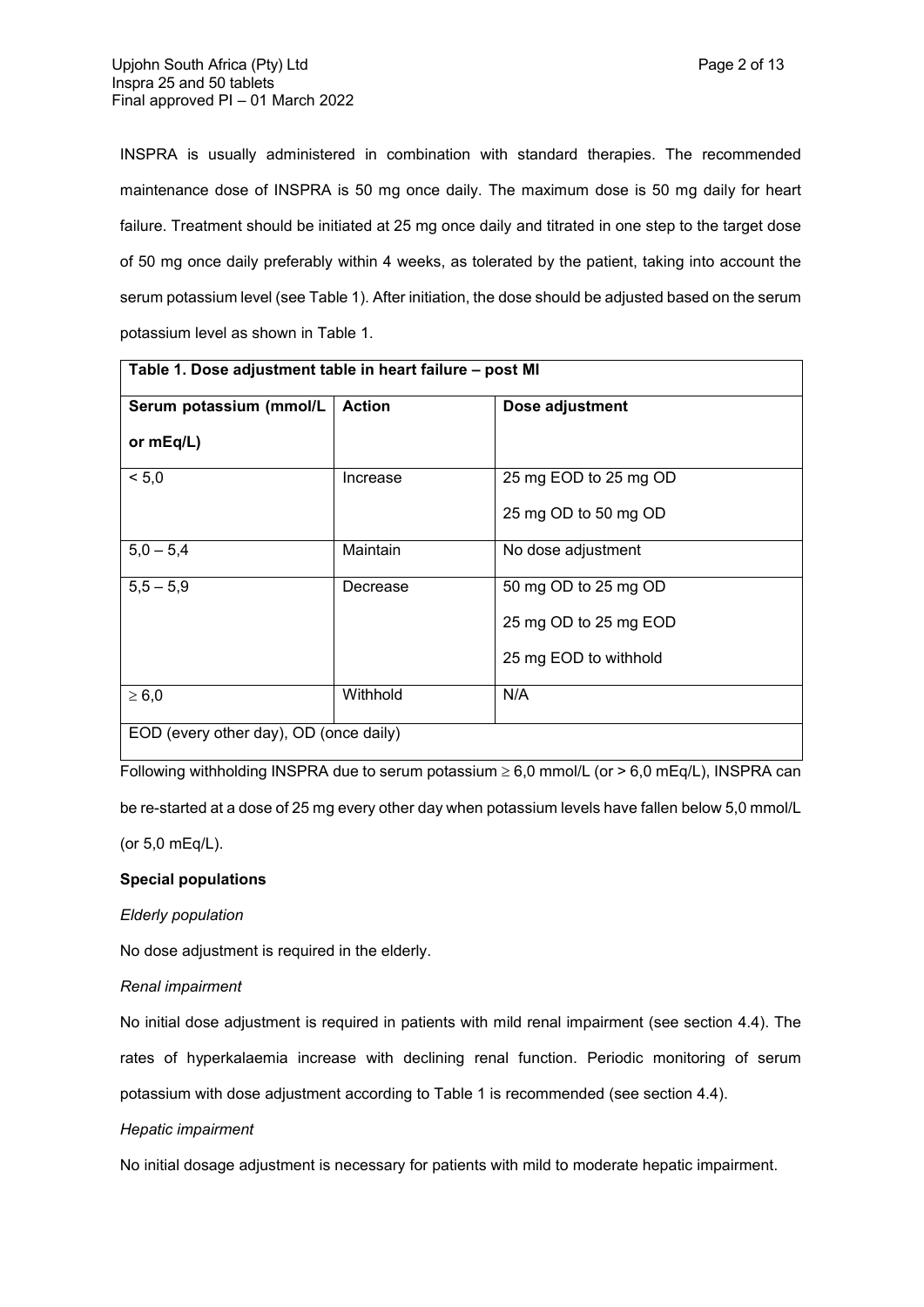## **Paediatric population**

There are insufficient data to recommend the use of INSPRA in the paediatric population, and therefore, use in this age group is not recommended.

# **Method of administration**

For oral use.

INSPRA may be administered with or without food.

# **4.3 Contraindications**

INSPRA is contraindicated in patients with the following:

- Hypersensitivity to eplerenone or to any of the excipients of INSPRA.
- Clinically significant hyperkalaemia or with conditions associated with hyperkalaemia.
- Serum potassium level > 5,0 mmol/L (mEq/L) at initiation.
- Moderate to severe renal impairment (creatinine clearance < 50 mL/min).
- Severe hepatic impairment (Child-Pugh Class C).
- Concomitant use with potassium-sparing diuretics or strong inhibitors of CYP3A4 such as ketoconazole, itraconazole and ritonavir (see section 4.5).

# **4.4 Special warnings and precautions for use**

## *Hyperkalaemia*

Hyperkalaemia may occur with INSPRA. Serum potassium levels should be monitored in all patients at initiation of treatment and with a change in dosage. Thereafter, periodic monitoring is recommended in patients at risk for the development of hyperkalaemia. Dose reduction of INSPRA has been shown to decrease serum potassium levels. In one study, the addition of hydrochlorothiazide to INSPRA therapy has been shown to offset increases in serum potassium. The risk of hyperkalaemia may increase when INSPRA is used in combination with an angiotensin converting enzyme (ACE) inhibitor and/or an angiotensin receptor blocker (ARB).

## *Impaired renal function*

Potassium levels should be monitored regularly in patients with impaired renal function, including patients with diabetic microalbuminuria. Patients who have serum creatinine levels > 221 µmol/L (>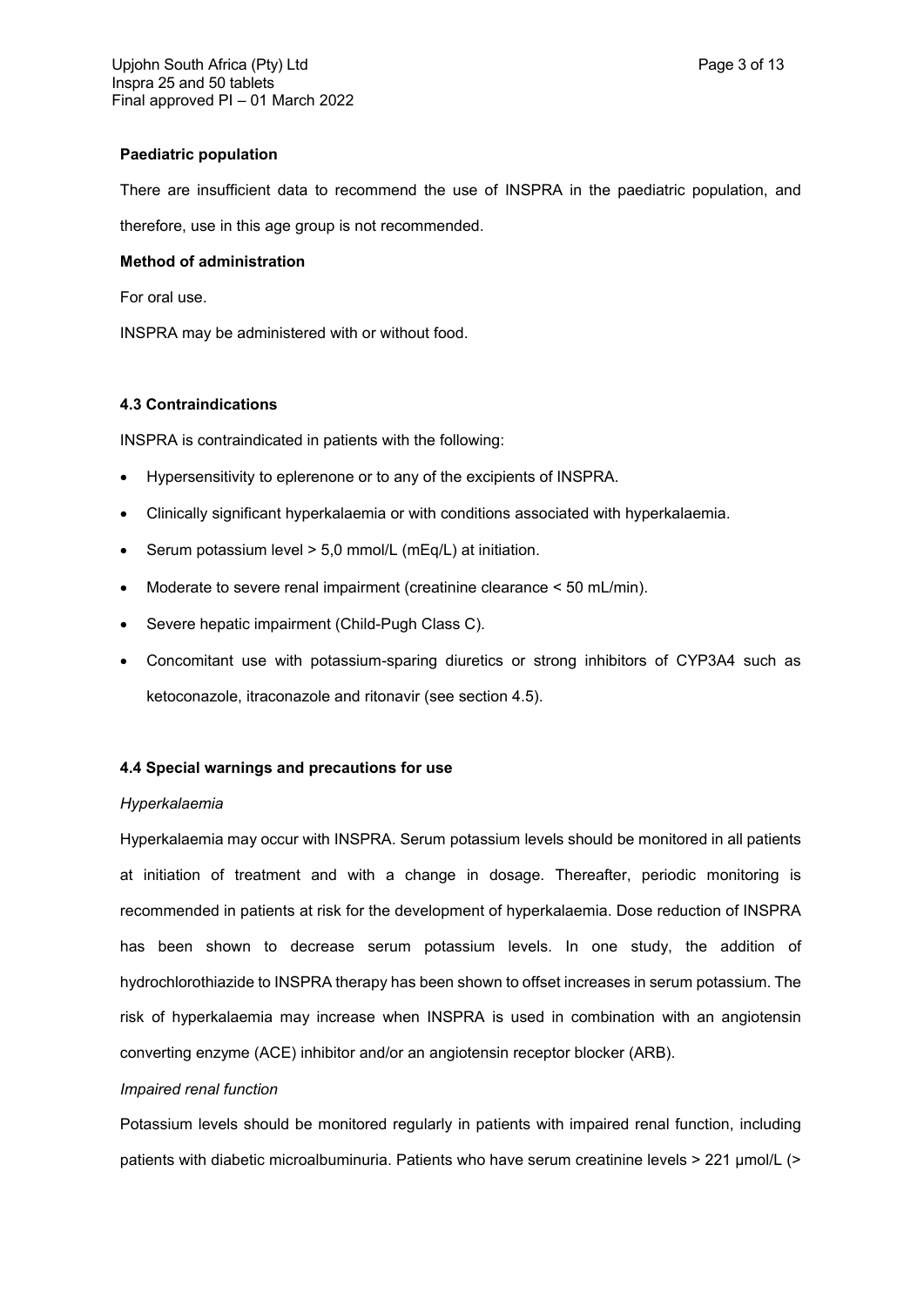2,5 mg/dL) or creatinine clearance < 50 mL/min should be treated with caution. INSPRA should be used with caution in patients with type 2 diabetes mellitus (see section 4.3).

#### *Impaired hepatic function*

No elevations of serum potassium above 5,5 mmol/L were observed in patients with mild to moderate hepatic impairment. Electrolyte levels should be monitored in patients with mild to moderate hepatic impairment. The use of INSPRA in patients with severe hepatic impairment (Child-Pugh Class C) has not been evaluated and is therefore contraindicated (see section 4.3).

## *Non-steroidal anti-inflammatory drugs (NSAIDS)*

The administration of other potassium-sparing medicines with NSAIDs has been shown to result in hyperkalaemia in patients with impaired renal function (see section 4.5).

#### *Lithium*

Lithium toxicity has been reported in patients receiving lithium concomitantly with diuretics and ACE inhibitors. Serum lithium levels should be monitored frequently if INSPRA is administered concomitantly with lithium (see section 4.5).

#### *CYP3A4 inducers*

Co-administration of INSPRA with potent CYP3A4 inducers is not recommended (see section 4.5).

#### *General considerations*

#### *Potassium*

Serum potassium should be measured before initiating INSPRA therapy, within the first week and at one month after the start of treatment or dose adjustment. Serum potassium should be assessed periodically thereafter.

#### *Elderly*

Due to age-related decline in renal function, the risk of hyperkalaemia is increased in elderly patients. Periodic monitoring of serum potassium is recommended.

## *Information about the excipients of INSPRA*

Patients with rare hereditary problems of galactose intolerance, total lactase deficiency or glucosegalactose malabsorption should not take this medicine.

## **4.5 Interaction with other medicines and other forms of interaction**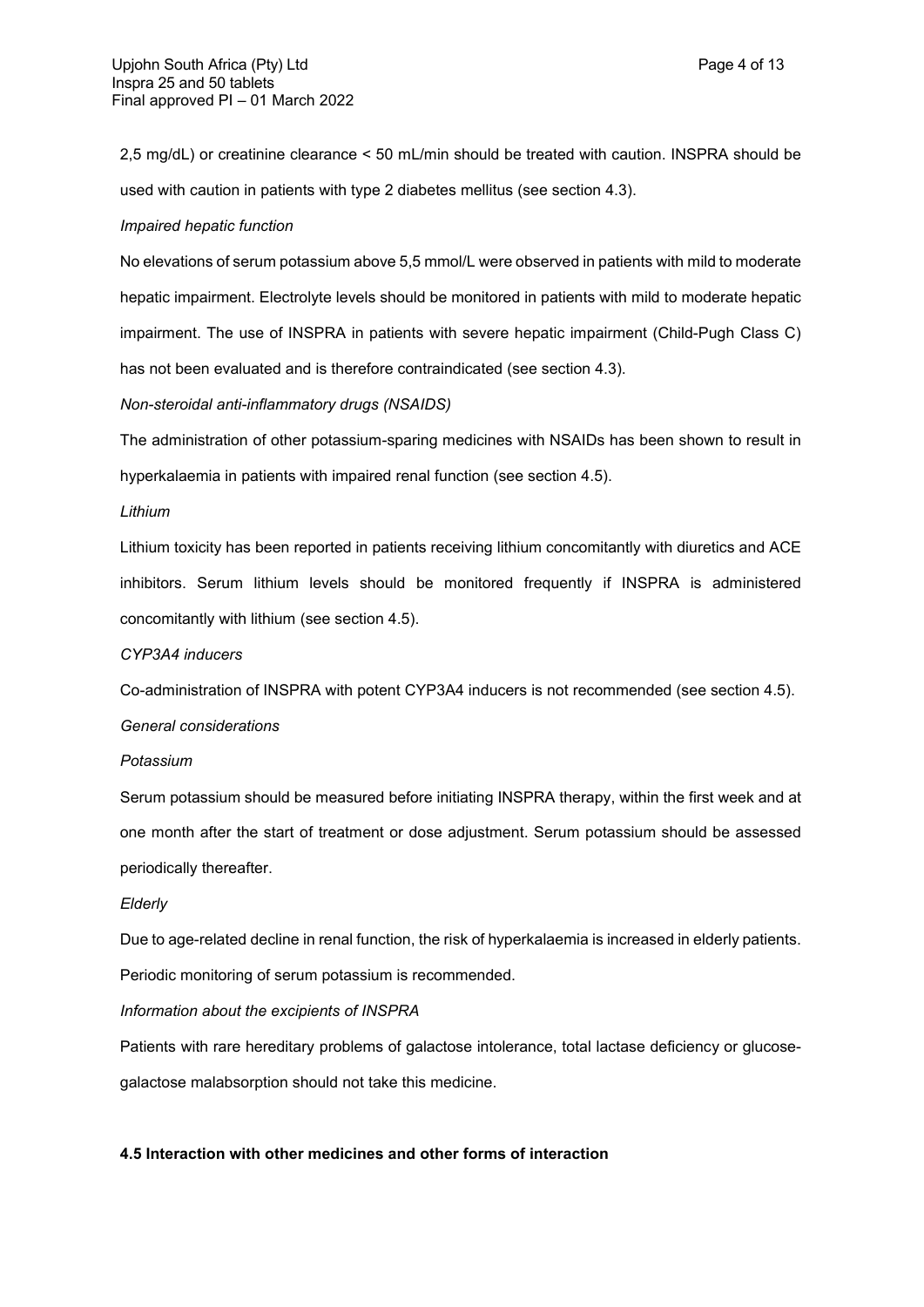## *Potassium-sparing diuretics*

INSPRA should not be administered to patients receiving other potassium-sparing diuretics (see section 4.3).

#### *ACE inhibitors, angiotensin receptor blockers (ARB)*

The risk of hyperkalaemia may increase when INSPRA is used in combination with an angiotensin converting enzyme (ACE) inhibitor and/or an angiotensin receptor blocker (ARB). Close monitoring of serum potassium and renal function is recommended, especially in patients at risk for impaired renal function e.g. the elderly.

#### *CYP3A4 inhibitors*

Significant drug-drug pharmacokinetic interactions may occur when INSPRA is administered concomitantly with medicines that inhibit the CYP3A4 enzyme. Significant drug-drug pharmacokinetic interactions have been observed with ketoconazole, erythromycin, saquinavir, verapamil, fluconazole and ritonavir (see section 4.3).

INSPRA dosing should therefore not exceed 25 mg when mild to moderate inhibitors of CYP3A4 are co-administered with INSPRA.

#### *CYP3A4 substrates*

Results of pharmacokinetic studies with CYP3A4 probe-substrates i.e. midazolam and cisapride, showed no significant pharmacokinetic interactions when these medicines were co-administered with INSPRA.

## *CYP3A4 inducers*

Co-administration of St John's Wort (a potent CYP3A4 inducer) with INSPRA caused a 30 % decrease in eplerenone AUC. A more pronounced decrease in eplerenone AUC may occur with more potent CYP3A4 inducers and the concomitant use of potent CYP3A4 inducers with INSPRA is not recommended (see section 4.4).

No clinically significant drug-drug pharmacokinetic interactions have been found with digoxin or warfarin.

Medicine interaction studies of INSPRA have not been conducted with NSAIDs. The administration of other potassium-sparing medicines with NSAIDs has been shown to result in severe hyperkalaemia in patients with impaired renal function (see section 4.4).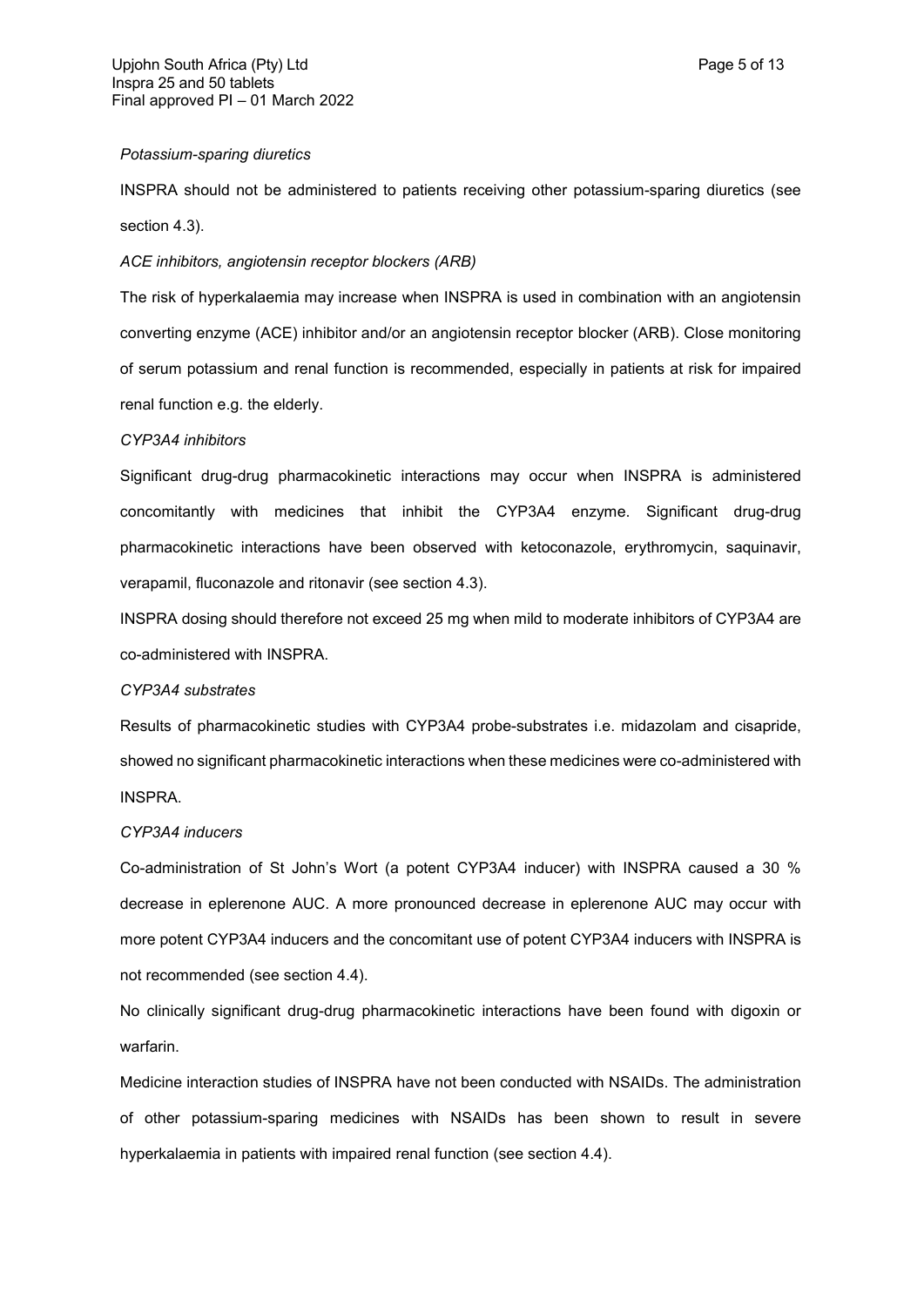Medicine interaction studies of INSPRA have not been conducted with lithium. Lithium toxicity has been reported in patients receiving lithium concomitantly with diuretics and ACE inhibitors (see section 4.4).

*In vitro* studies indicate that INSPRA is not an inhibitor of CYP1A2, CYP2C19, CYP2C9 or CYP2D6 isozymes. INSPRA is not a substrate or an inhibitor of P-glycoprotein.

## **4.6 Fertility, pregnancy and lactation**

Safety and efficacy of INSPRA have not been demonstrated in pregnancy and lactation.

# **Pregnancy**

INSPRA should not be used during pregnancy.

# **Breastfeeding**

INSPRA should not be used during lactation. INSPRA is excreted in animal breast milk. Mothers on INSPRA should not breastfeed their infants.

## **4.7 Effects on ability to drive and use machines**

No studies on the effect of INSPRA on the ability to drive or use machines have been performed. INSPRA does not cause drowsiness or impairment of cognitive function but when driving vehicles or operating machines it should be taken into account that dizziness and syncope may occur during treatment. Caution is advised when driving or operating machinery until the response to initial treatment has been determined.

## **4.8 Undesirable effects**

# **Summary of the safety profile**

INSPRA has been evaluated for safety in 3 307 patients treated for heart failure post-myocardial infarction (see section 5.1).

In the INSPRA post-acute myocardial infarction heart failure efficacy and survival study (EPHESUS), the overall incidence of adverse events reported with INSPRA (78,9 %) was similar to placebo (79,5 %).

The discontinuation rate due to adverse events in these studies was 4,4 % for patients receiving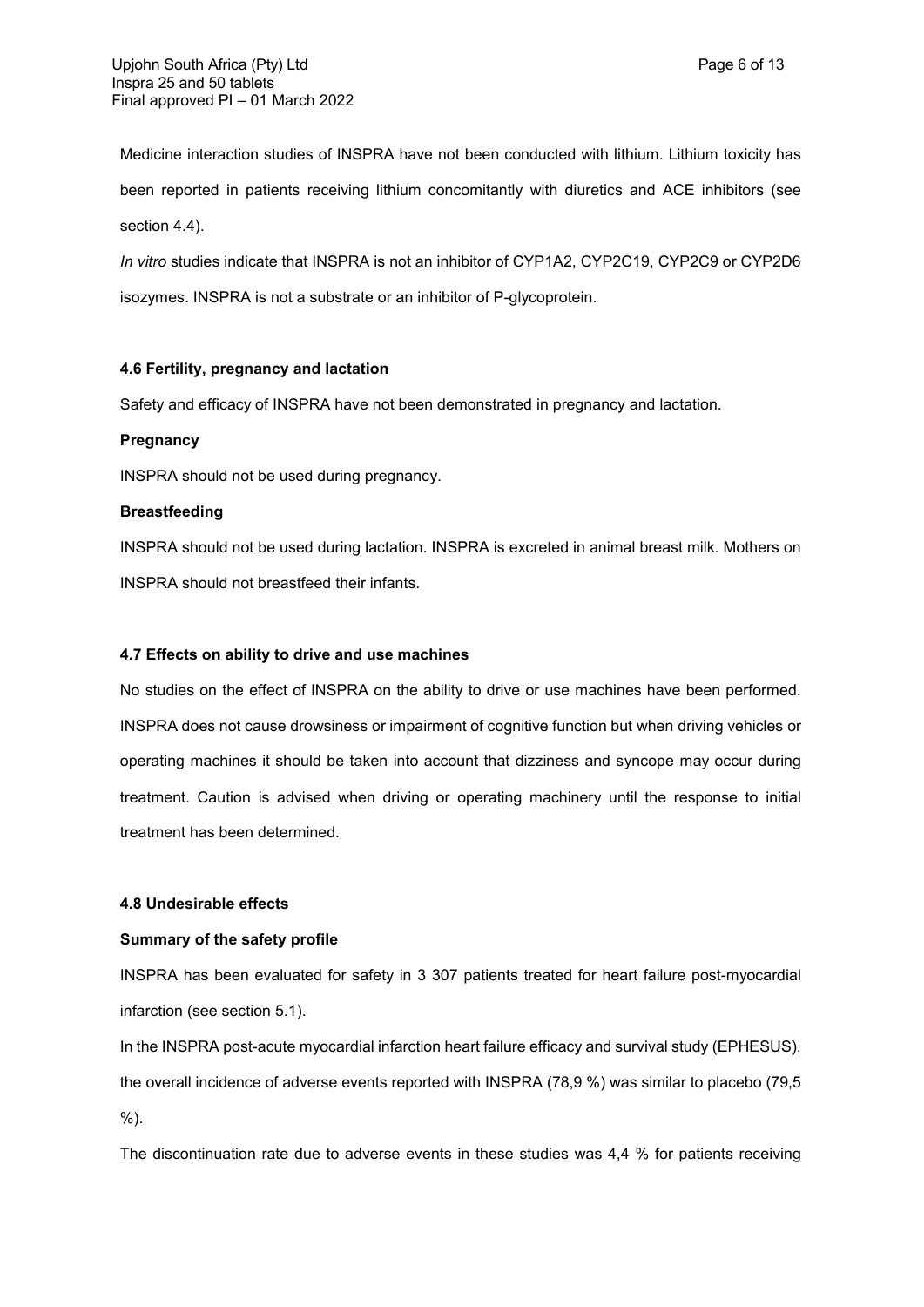INSPRA and for 4,3 % patients receiving placebo.

# **Tabulated summary of adverse reactions**

Adverse events reported below are those with suspected relationship to treatment and in excess of placebo, taken from EPHESUS. Adverse events are listed according to the system organ class and absolute frequency. Frequencies are defined as: Very common (≥ 1/10); common (≥ 1/100 to < 1/10); uncommon (≥ 1/1 000 to < 1/100); rare (≥ 1/10 000 to < 1/1 000); very rare (< 1/10 000).

| <b>MedDRA System organ class</b> | <b>Frequency</b> | <b>Adverse drug reactions</b>                    |
|----------------------------------|------------------|--------------------------------------------------|
| Infections and infestations      | Common           | Infection                                        |
|                                  | Uncommon         | Pharyngitis                                      |
| Blood and lymphatic system       | Uncommon         | Eosinophilia                                     |
| disorders                        |                  |                                                  |
| <b>Endocrine disorders</b>       | Uncommon         | Hypothyroidism                                   |
| Metabolism<br>nutrition<br>and   | Common           | Hyperkalaemia, dehydration                       |
| disorders                        | Uncommon         | Hypercholesterolaemia,<br>hypertriglyceridaemia, |
|                                  |                  | hyponatraemia                                    |
| Psychiatric disorders            | Uncommon         | Insomnia                                         |
| Nervous system disorders         | Common           | Dizziness, syncope                               |
|                                  | Uncommon         | Hypoaesthesia, headache                          |
| Cardiac disorders                | Common           | Myocardial infarction                            |
|                                  | Uncommon         | Left ventricular failure, atrial fibrillation    |
| Vascular disorders               | Common           | Hypotension                                      |
|                                  | Uncommon         | Postural hypotension                             |
| Respiratory,<br>thoracic<br>and  | Common           | Cough                                            |
| mediastinal disorders            |                  |                                                  |
| Gastrointestinal disorders       | Common           | Diarrhoea, nausea, constipation                  |
|                                  | Uncommon         | Flatulence, vomiting                             |
| Hepatobiliary disorders          | Uncommon         | Cholecystitis                                    |
| Skin and subcutaneous tissue     | Common           | Pruritus                                         |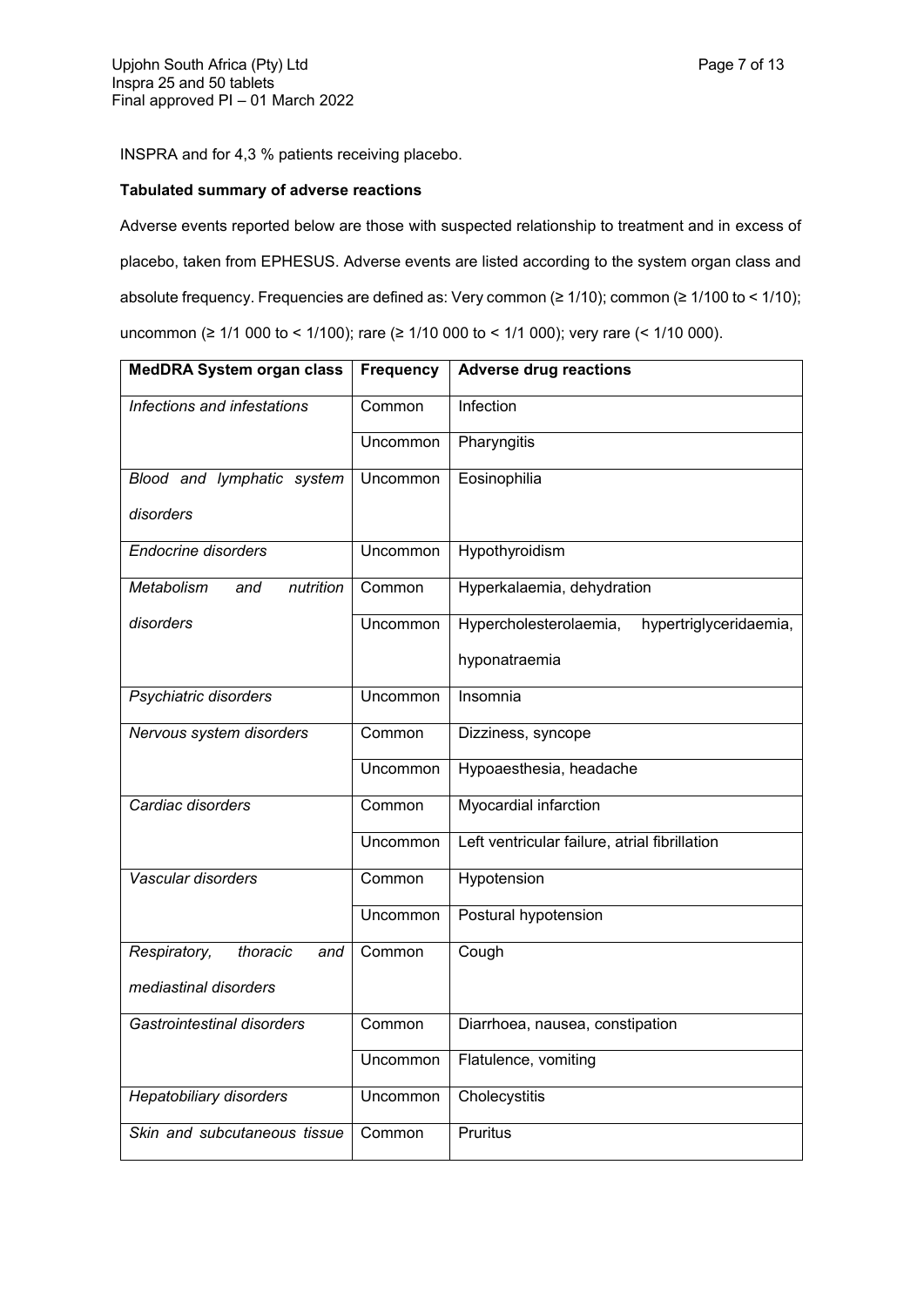| disorders                      | Uncommon | Increased sweating                              |
|--------------------------------|----------|-------------------------------------------------|
| Musculoskeletal<br>and         | Common   | Muscle spasms, musculoskeletal pain             |
| connective tissue disorders    | Uncommon | Back pain, leg cramps                           |
| Renal and urinary disorders    | Common   | Renal impairment                                |
| General<br>disorders<br>and    | Uncommon | Asthenia, malaise                               |
| administration site conditions |          |                                                 |
| Investigations                 | Common   | Increased blood urea nitrogen (BUN)             |
|                                | Uncommon | Increased blood creatinine, decreased epidermal |
|                                |          | growth factor receptor, increased blood glucose |

## **Post-marketing side effects**

| MedDRA System organ class   Adverse drug reactions |  |
|----------------------------------------------------|--|
| Skin and subcutaneous tissue   Angioedema, rash    |  |
| disorders                                          |  |

## **Reporting of suspected adverse reactions**

Reporting suspected adverse reactions after authorisation of the medicine is important. It allows continued monitoring of the benefit/risk balance of the medicine. Health care providers are asked to report any suspected adverse reactions to SAHPRA via the "**6.04 Adverse Drug Reactions Reporting Form**", found online under SAHPRA's publications: <https://www.sahpra.org.za/Publications/Index/8>.

## **4.9 Overdose**

No cases of human overdosage with INSPRA have been reported.

The most likely manifestation of human overdosage would be anticipated to be hypotension or hyperkalaemia.

INSPRA cannot be removed by haemodialysis.

INSPRA has been shown to bind extensively to charcoal.

If symptomatic hypotension should occur, supportive treatment should be initiated. If hyperkalaemia develops, standard treatment should be initiated.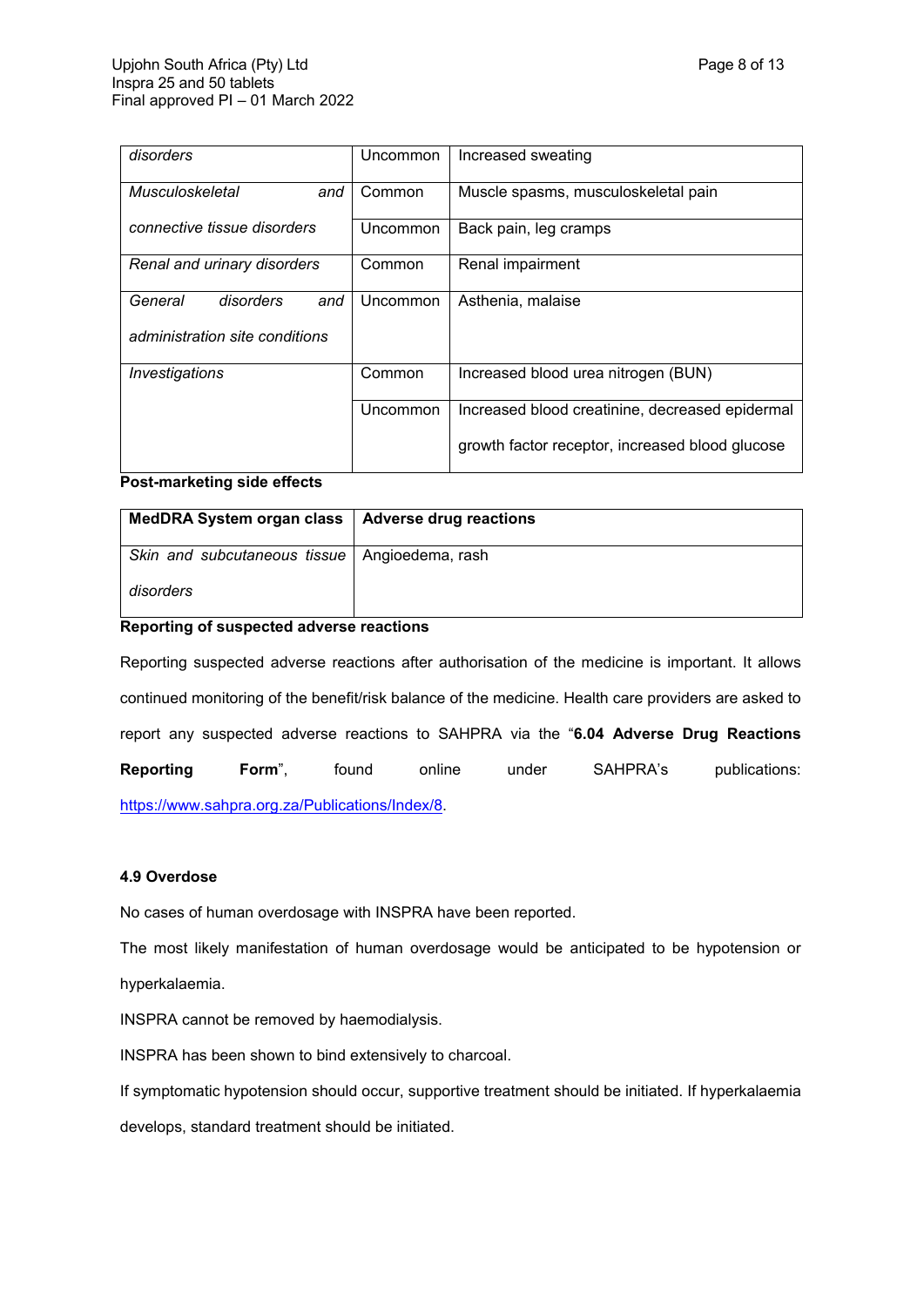#### **5. PHARMACEUTICAL PROPERTIES**

#### **5.1 Pharmacodynamic properties**

Category and class: A 6.4 Cardiac medicines – Others

Eplerenone prevents the binding of aldosterone and has relative selectivity in binding to recombinant human mineralocorticoid receptors compared to its binding to recombinant human glucocorticoid, progesterone and androgen receptors.

Eplerenone produces sustained increases in plasma renin and serum aldosterone, consistent with inhibition of the negative regulatory feedback of aldosterone on renin secretion.

Eplerenone was studied in the eplerenone post-acute myocardial infarction heart failure efficacy and survival study (EPHESUS). EPHESUS was a large multi-centre, double-blind, placebo-controlled study in 6 632 patients with acute myocardial infarction (MI), left ventricular dysfunction (as measured by left ventricular ejection fraction [LVEF] < 40 %), and clinical signs of heart failure. Patients were randomised into EPHESUS 3 to 14 days after the index MI; the average time to enrolment was 7 days. Because of the increased CV risk associated with diabetes, patients with diabetes and LV dysfunction were eligible for randomisation in the absence of symptoms of HF; 10 % of the population met this criterion. Patients received eplerenone or placebo in addition to standard therapies at an initial dose 25 mg once daily and titrated to the target dose of 50 mg once daily after 4 weeks if serum potassium was < 5,0 mEq/L. During the study patients received standard care including aspirin (92 %), ACE inhibitors (90 %), ß-blockers (83 %), nitrates (72 %), loop diuretics (66 %), or HMG CoA reductase inhibitors (60 %).

In EPHESUS, eplerenone reduced the risk of death from any cause by 15 % (RR 0,85; 95 % CI, 0,75 – 0,96; p=0,008). The most common cause of death was cardiovascular death (12,3 %), 4,9 % being attributed to sudden death. The risk of cardiovascular (CV) death or CV hospitalisation (cardiovascular hospitalisations were those due to stroke, AMI, ventricular arrhythmias, and heart failure) was reduced by 13 % with eplerenone (RR 0,87; 95 % CI, 0,79 – 0,95; p=0,002). NYHA functional classification improved or remained stable for a significantly greater proportion of patients receiving eplerenone compared to placebo.

In dose-ranging studies of chronic heart failure (NYHA classification II-IV), the addition of eplerenone to standard therapy resulted in dose-dependent increases in aldosterone.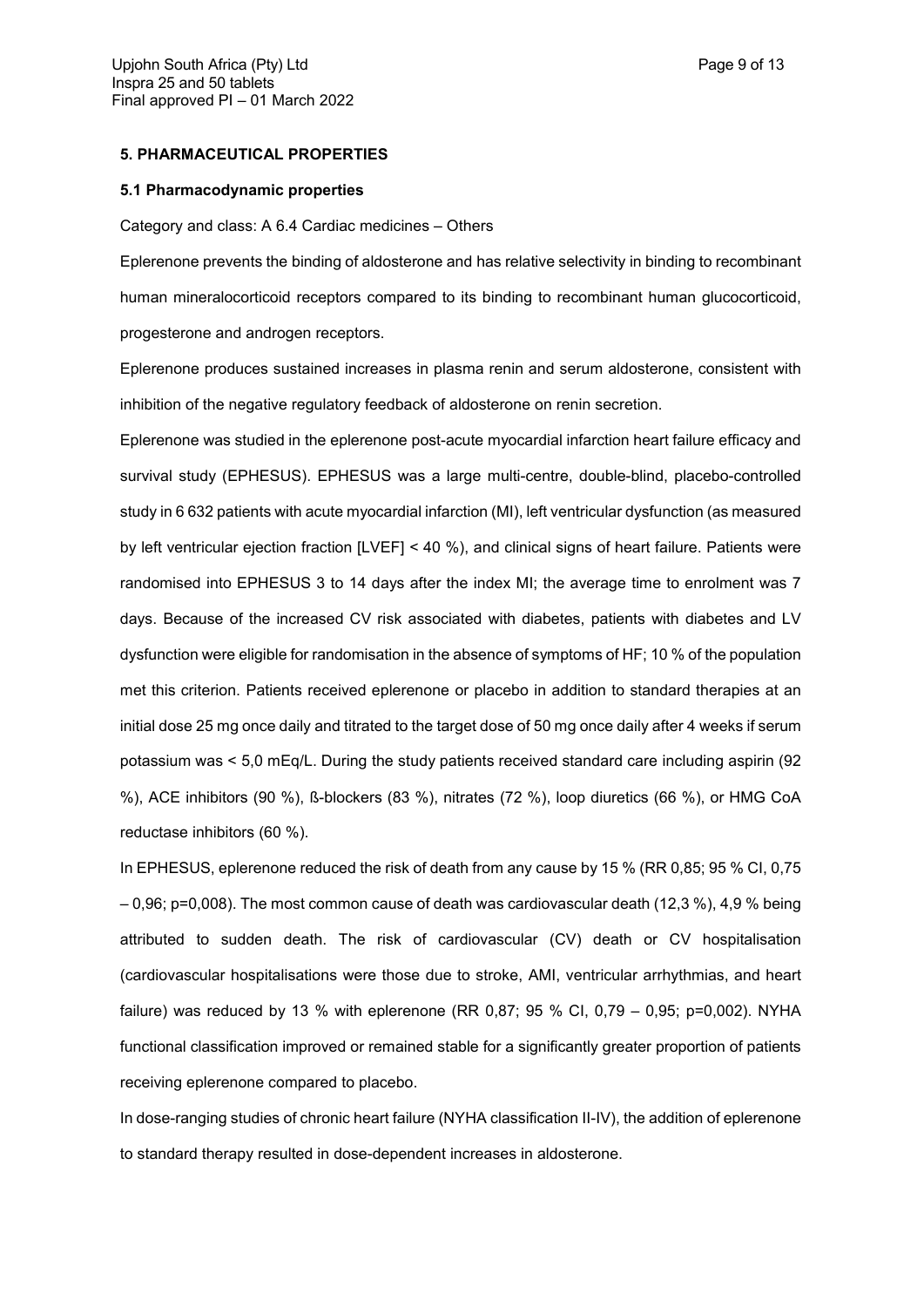Similarly, in a cardiorenal substudy of EPHESUS, therapy with eplerenone led to a significant increase in aldosterone. These results confirm the blockade of the mineralocorticoid receptor in these populations.

No consistent effects of eplerenone on heart rate, QRS duration, or PR or QT interval were observed in 147 normal subjects evaluated for electrocardiographic changes during pharmacokinetic studies.

#### **5.2 Pharmacokinetic properties**

Eplerenone is cleared predominantly by cytochrome P450 (CYP) 3A4 metabolism, with an elimination half-life of 4 to 6 hours. Steady state is reached within 2 days. Absorption is not affected by food. Inhibitors of CYP3A4 (e.g. ketoconazole, saquinavir) increase blood levels of eplerenone.

#### **Absorption**

The absolute bioavailability of eplerenone is 69 % following administration of a 100 mg oral tablet. Maximum plasma concentrations are reached after about 2 hours. Mean peak plasma concentrations of eplerenone are reached approximately 1,5 hours following oral administration. Both peak plasma levels (Cmax) and area under the curve (AUC) are dose proportional for doses of 10 to 100 mg and less than proportional at doses above 100 mg.

#### **Distribution**

The plasma protein binding of eplerenone is about 50 % and is primarily bound to alpha 1-acid glycoproteins. The apparent volume of distribution at steady state is estimated at 50  $(\pm 7)$  L. Eplerenone does not preferentially bind to red blood cells.

#### **Metabolism**

Eplerenone metabolism is primarily mediated via CYP3A4. No active metabolites of eplerenone have been identified in human plasma.

#### **Excretion**

Less than 5 % of an eplerenone dose is recovered as unchanged medicine in the urine and faeces. Following a single oral dose of radiolabelled medicine, approximately 32 % of the dose was excreted in the faeces and approximately 67 % was excreted in the urine. The elimination half-life of eplerenone is approximately 3 to 5 hours. The apparent plasma clearance is approximately 10 L/hr.

# **Special populations**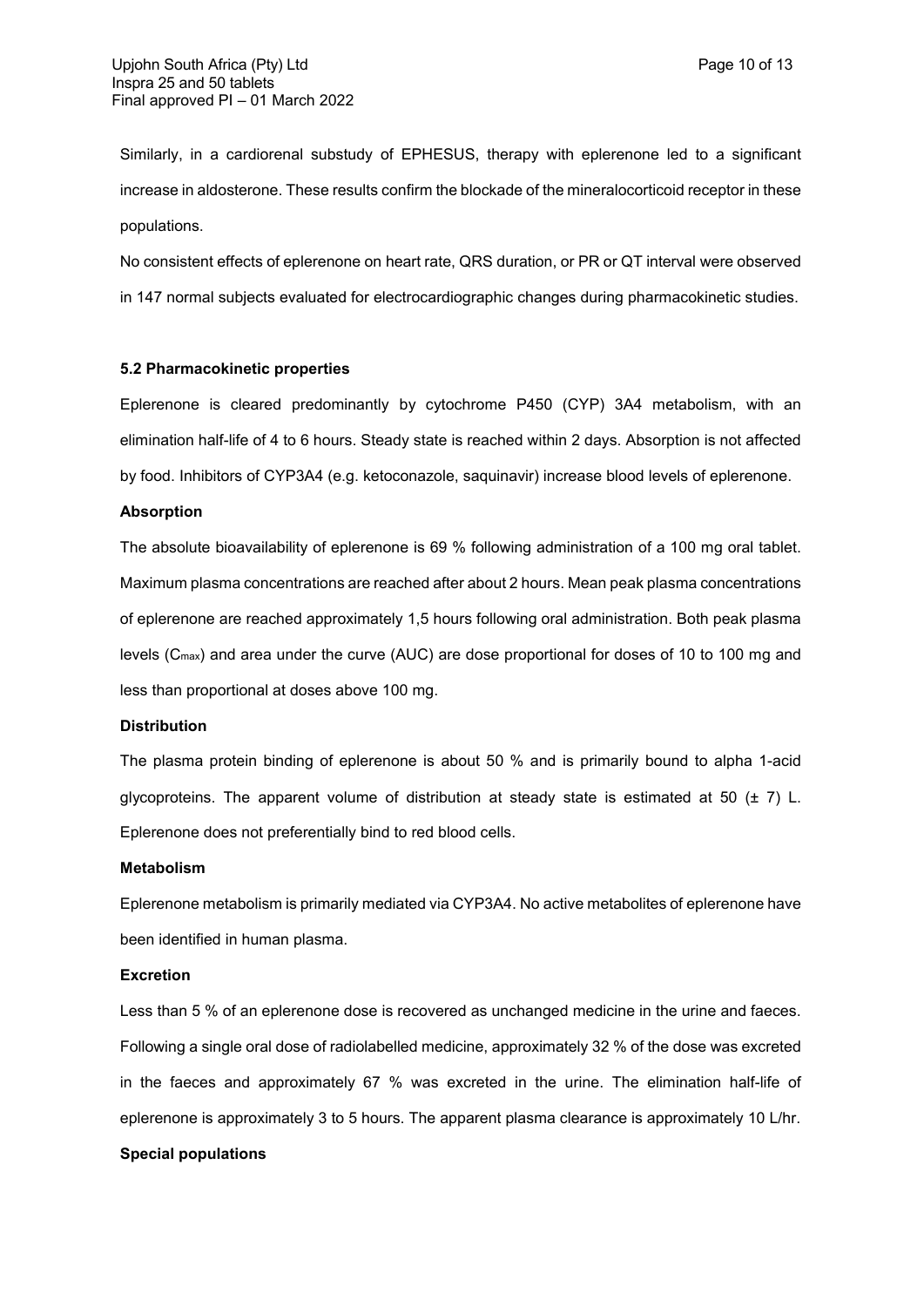#### *Age, gender, and race*

The pharmacokinetics of eplerenone at a dose of 100 mg once daily have been investigated in the elderly (≥ 65 years), in males and females, and in blacks. The pharmacokinetics of eplerenone did not differ significantly between males and females. At steady state, elderly subjects had increases in C<sub>max</sub> (22 %) and AUC (45 %) compared with younger subjects (18 to 45 years). At steady state, C<sub>max</sub> was 19 % lower and AUC was 26 % lower in blacks (see section 4.2).

#### *Renal insufficiency*

The pharmacokinetics of eplerenone were evaluated in patients with varying degrees of renal insufficiency and in patients undergoing haemodialysis. Compared with control subjects, steady state AUC and Cmax were increased by 38 % and 24 %, respectively, in patients with severe renal impairment and were decreased by 26 % and 3 %, respectively, in patients undergoing haemodialysis. No correlation was observed between plasma clearance of eplerenone and creatinine clearance. Eplerenone is not removed by haemodialysis (see section 4.2).

## *Hepatic insufficiency*

The pharmacokinetics of eplerenone 400 mg have been investigated in patients with moderate (Child-Pugh Class B) hepatic impairment and compared with normal subjects. Steady state C<sub>max</sub> and AUC of eplerenone were increased by 3,6 % and 42 %, respectively (see section 4.2).

#### *Heart failure*

The pharmacokinetics of eplerenone 50 mg were evaluated in patients with heart failure (NYHA classification II-IV). Compared with healthy subjects matched according to age, weight and gender, steady state AUC and Cmax in heart failure patients were 38 % and 30 % higher, respectively. Consistent with these results, a population pharmacokinetic analysis of eplerenone based on a subset of patients from EPHESUS indicates that clearance of eplerenone in patients with heart failure was similar to that in healthy elderly subjects.

# **6. PHARMACEUTICAL PARTICULARS**

#### **6.1 List of excipients**

Croscarmellose sodium Hydroxypropyl methylcellulose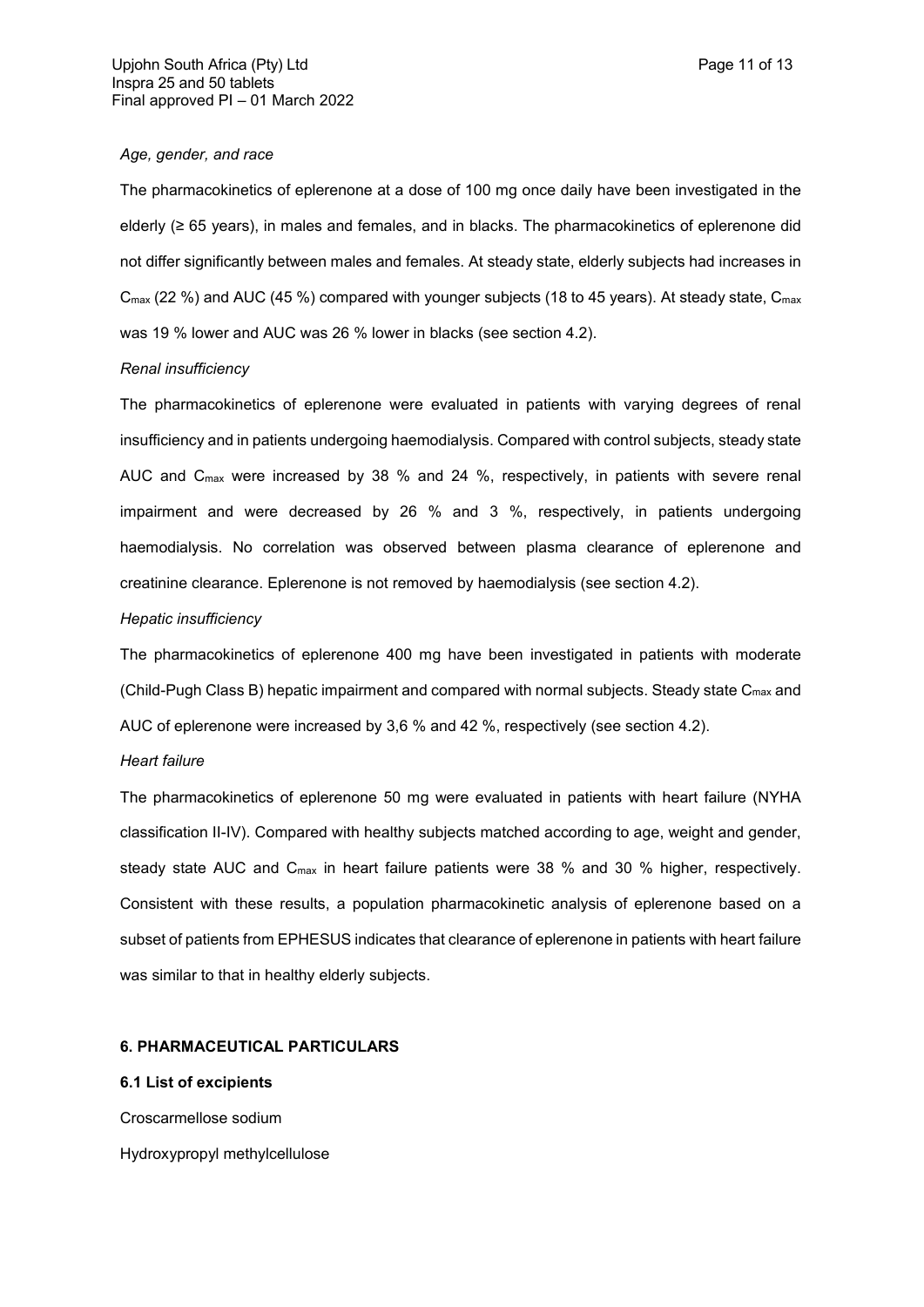Upjohn South Africa (Pty) Ltd **Page 12 of 13** Inspra 25 and 50 tablets Final approved PI – 01 March 2022

Lactose monohydrate

Magnesium stearate

Microcrystalline cellulose

Opadry Yellow

Sodium laurilsulfate

Talc (asbestos-free)

# **6.2 Incompatibilities**

Not applicable.

# **6.3 Shelf life**

36 months.

# **6.4 Special precautions for storage**

Store at or below 30 °C in a cool dry place.

# **6.5 Nature and contents of the container**

Cardboard cartons of 30, 60 or 90 tablets containing aluminium foil/opaque PVC blister strips each

of 10 tablets.

Not all pack sizes may be marketed.

# **6.6 Special precautions for disposal and other handling**

No special requirements.

# **7. HOLDER OF CERTIFICATE OF REGISTRATION**

Upjohn South Africa (Pty) Ltd 85 Bute Lane Sandton 2196